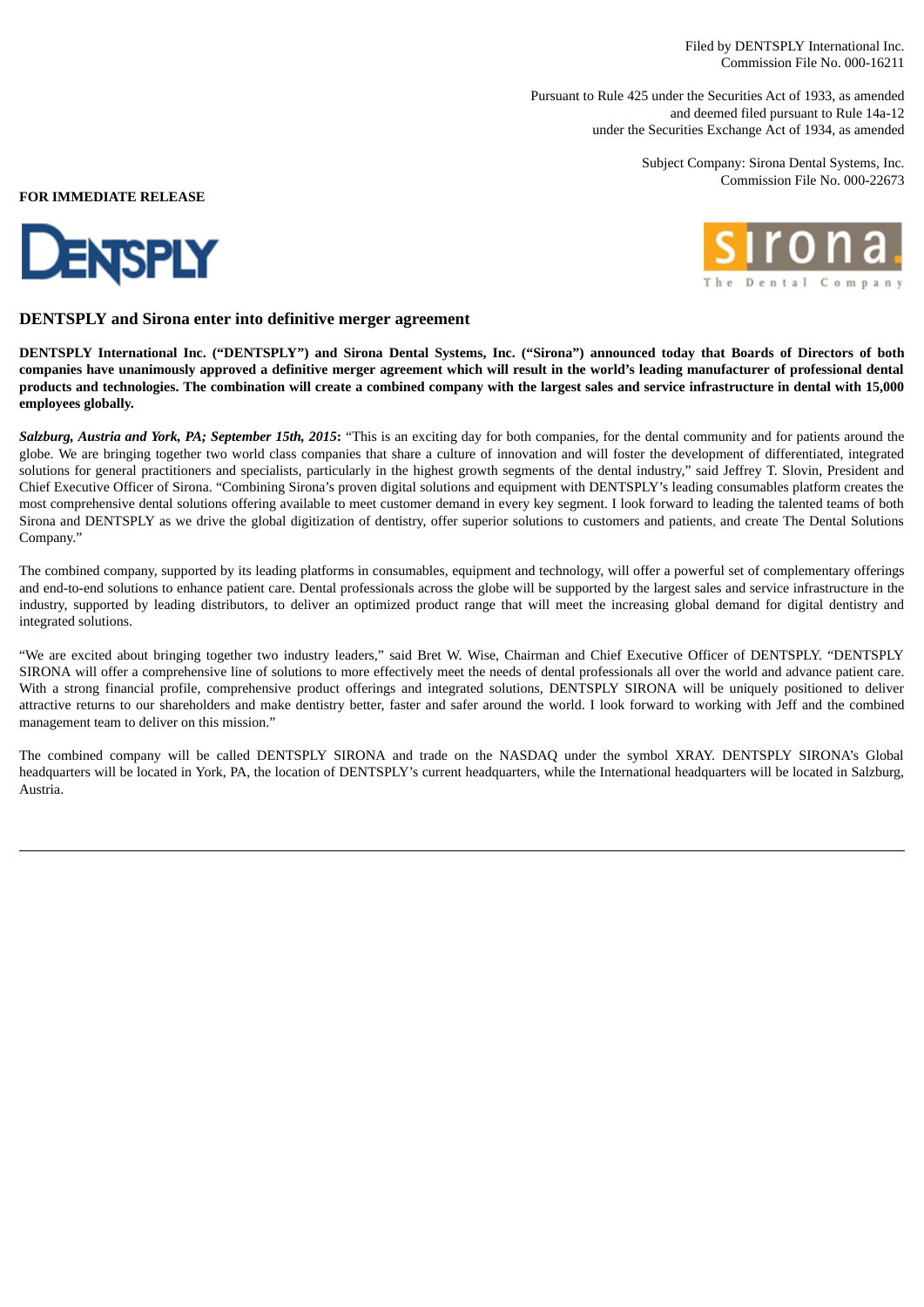Upon closing of the transaction, Jeffrey T. Slovin, President and Chief Executive Officer of Sirona, will serve as Chief Executive Officer of the combined company and will be a member of the Board of Directors. Bret W. Wise, Chairman and Chief Executive Officer of DENTSPLY, will serve as Executive Chairman of the combined company. The Executive Chairman will work in collaboration with the CEO to execute the corporate strategy and to integrate the companies and cultures. From DENTSPLY, Christopher T. Clark and James G. Mosch will serve as President and Chief Operating Officer, Technologies and President and Chief Operating Officer, Dental and Healthcare Consumables, respectively. From Sirona, Ulrich Michel will serve as Executive Vice President and Chief Financial Officer. The Board of Directors will consist of 11 members, six of which (including Mr. Wise) are current DENTSPLY directors and five of which (including Mr. Slovin) are current Sirona directors. Additional senior leadership positions at DENTSPLY SIRONA will be named at a later date consisting of representatives from both companies. The transaction, which is expected to be completed in the first quarter of 2016, is subject to the receipt of certain regulatory approvals and other customary closing conditions and approvals.

### **Facts & Figures at a glance**

The proposed transaction will create the world's largest manufacturer of professional dental products and technologies with scale and breadth across all major geographies and competitive offerings in each of the major dental categories. Specific benefits include:

- · **Increased Scale and Product Breadth:** The combination will result in a company with net revenue of approximately \$3.8 billion and adjusted EBITDA of more than \$900 million, excluding the incremental benefit of synergies. The combined company will have the industry's largest sales and service infrastructure, supported by leading distributors.
- · **Total Solutions Provider:** With consumables, equipment and technology under one roof, the new company will be able to deliver digital technologies and integrated solutions and workflows to enhance efficiency and patient care for general practitioners and specialists.
- · **Strong Commitment to Innovation:** The combined company will have an enhanced commitment to innovation in consumables, equipment and technology. By leveraging both companies' significant R&D capabilities across DENTSPLY's world-class materials science expertise and Sirona's industry-leading technology platform, the broadened product offering will support the combined company's position as a leading innovator in the dental market. DENTSPLY SIRONA will have over 600 scientists and R&D staff working to accelerate the development of new, better, safer and more efficient dental solutions and procedures.
- **Experienced Management Team:** The combined company will be led by the most experienced management team in the dental industry, with strong track records of growth and leadership in developing differentiated global product offerings. The DENTSPLY and Sirona teams have a successful history collaborating in a number of product categories.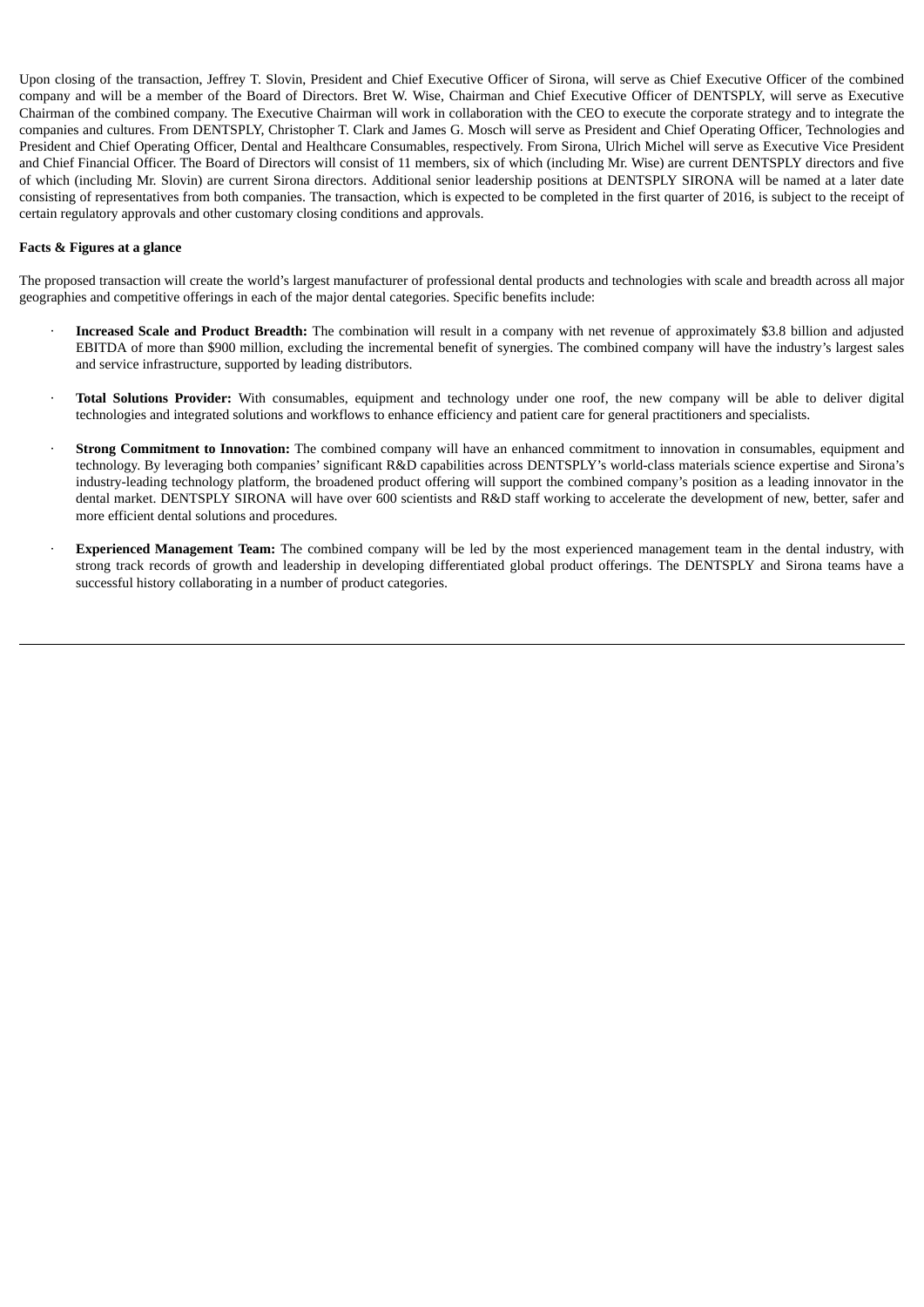# **About DENTSPLY**

DENTSPLY International Inc. is a leading manufacturer and distributor of dental and other consumable medical device products. The Company believes it is the world's largest manufacturer of consumable dental products for the professional dental market. For over a century, DENTSPLY's commitment to innovation and professional collaboration has enhanced its portfolio of branded consumables and small equipment. Headquartered in the United States, the Company has global operations with sales in more than 120 countries. Visit www.DENTSPLY.com for more information about DENTSPLY and its products.

## **About Sirona**

Sirona is the global market and technology leader in the dental industry and has been a worldwide partner for specialty traders, dental practices, clinics, and dental laboratories for more than 130 years. Sirona develops and produces the complete spectrum of dental equipment products, including CAD/CAM systems for computer-assisted ceramic restorations (CEREC), digital imaging systems for intraoral and panoramic x-rays, as well as volume tomography (3D), treatment centers, instruments and hygiene devices. Sirona's largest development and production site is in Bensheim, Germany. The company has more than 3,300 employees around the world and has been listed on the NASDAQ since 2006 (symbol: SIRO). www.sirona.com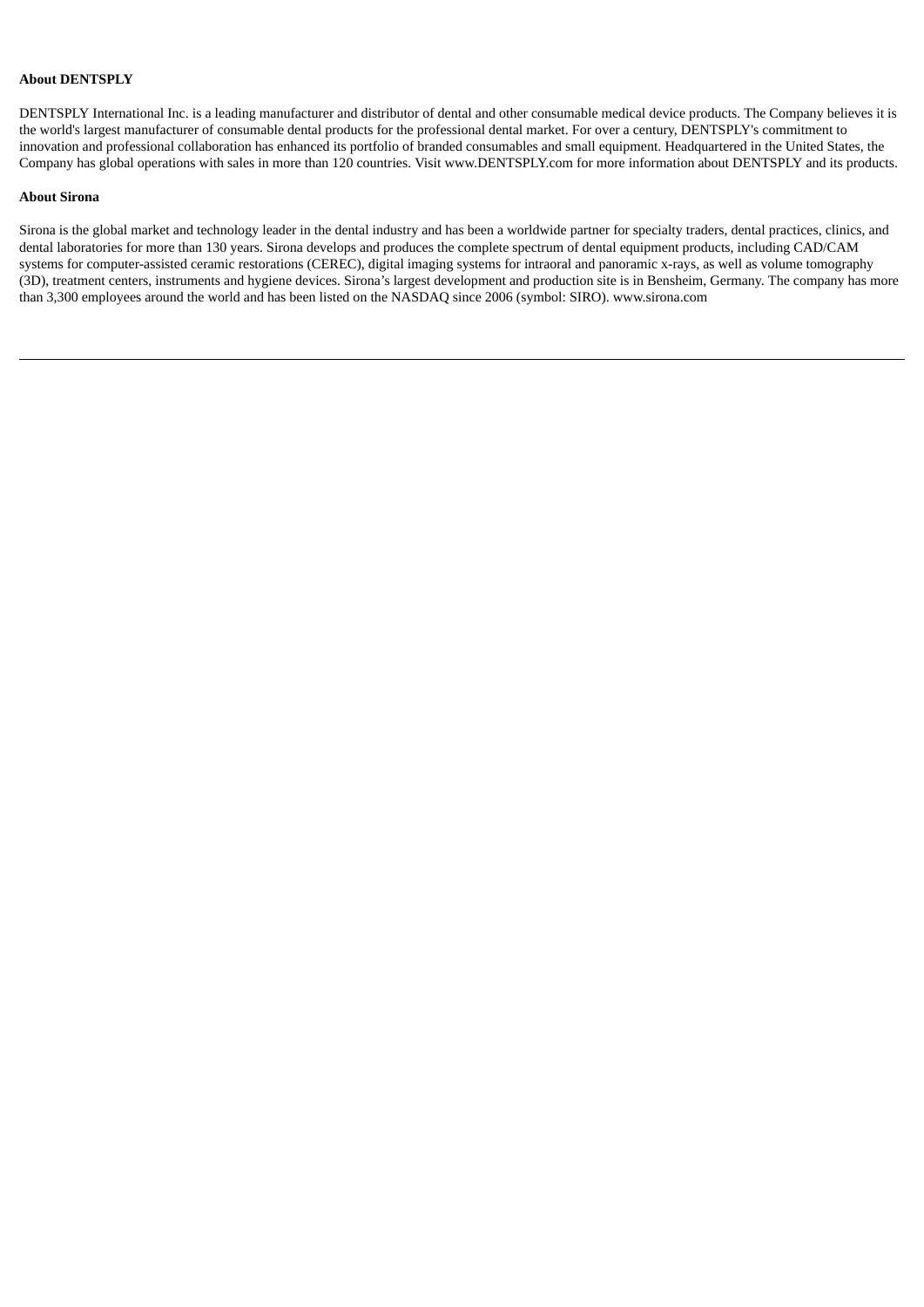# **Press Contact**

### **DENTSPLY**

Meghan Smith Corporate Communications Manager DENTSPLY International Susquehanna Commerce Center 221 W. Philadelphia St. Suite 60W York, PA 17405 Phone: 1-717-849-7670 Meghan.smith@dentsply.com www.dentsply.com

# **Sirona**

Marion Par-Weixlberger Corporate PR-Manager Sirona Dental GmbH Sirona Straße 1 A-5071 Wals bei Salzburg +43 (0) 662 2450-588 Cell: +43 (0) 676 848414588 marion.par-weixlberger@sirona.com www.sirona.com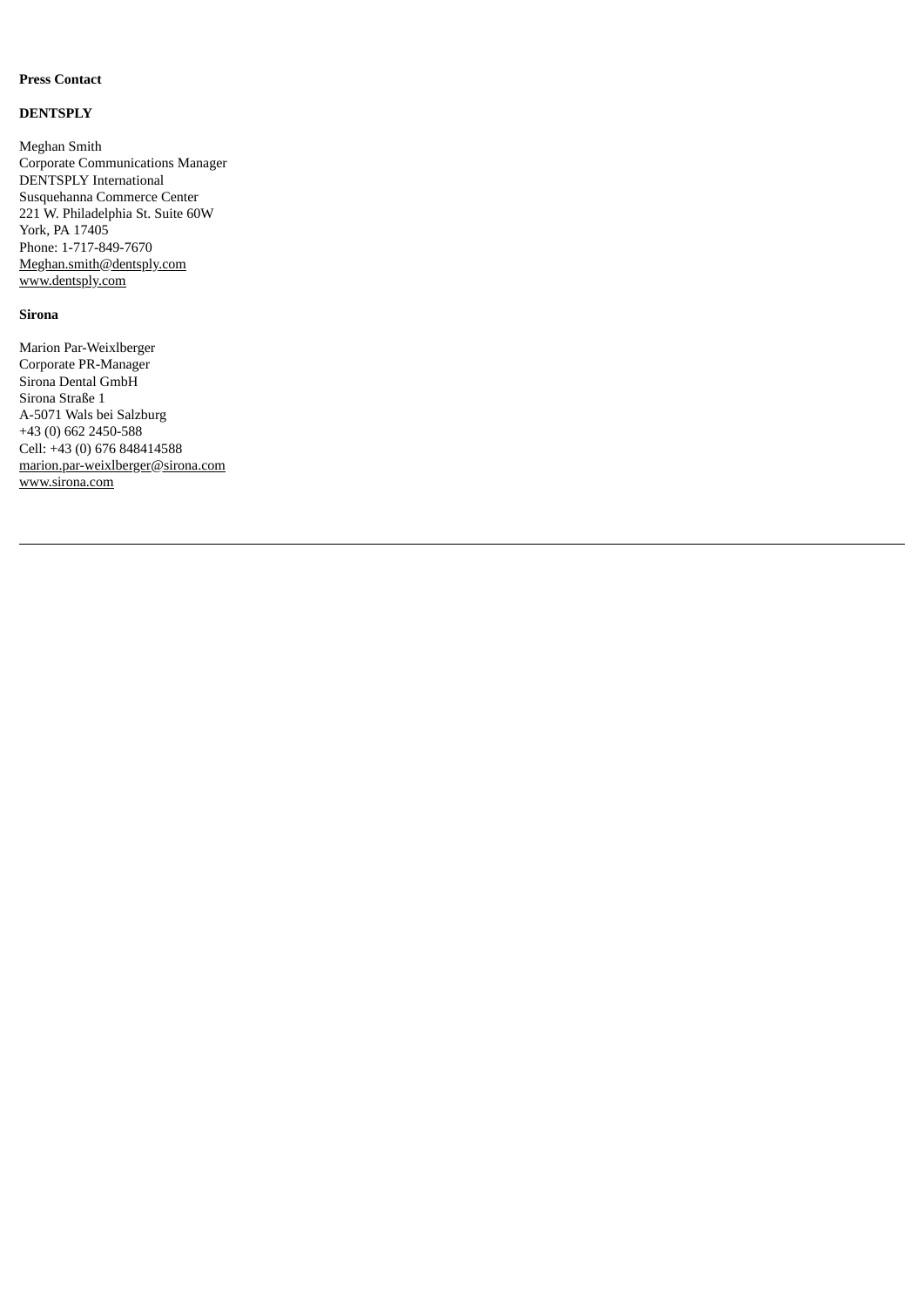### **Forward-Looking Statements**

This communication, in addition to historical information, contains "forward-looking statements" (as defined in the Securities Litigation Reform Act of 1995) regarding, among other things, future events or the future financial performance of DENTSPLY and Sirona. Words such as "anticipate," "expect," "project," "intend," "believe," and words and terms of similar substance used in connection with any discussion of future plans, actions or events identify forwardlooking statements. Forward-looking statements relating to the proposed transaction include, but are not limited to: statements about the benefits of the proposed transaction between DENTSPLY and Sirona, including future financial and operating results; DENTSPLY's and Sirona's plans, objectives, expectations and intentions; the expected timing of completion of the proposed transaction; and other statements relating to the merger that are not historical facts. Forward-looking statements are based on information currently available to DENTSPLY and Sirona and involve estimates, expectations and projections. Investors are cautioned that all such forward-looking statements are subject to risks and uncertainties, and important factors could cause actual events or results to differ materially from those indicated by such forward-looking statements. With respect to the proposed transaction between DENTSPLY and Sirona, these factors could include, but are not limited to: the risk that DENTSPLY or Sirona may be unable to obtain governmental and regulatory approvals required for the transaction, or that required governmental and regulatory approvals may delay the transaction or result in the imposition of conditions that could reduce the anticipated benefits from the proposed transaction or cause the parties to abandon the proposed transaction; the risk that a condition to closing of the transaction may not be satisfied; the length of time necessary to consummate the proposed transaction, which may be longer than anticipated for various reasons; the risk that the businesses will not be integrated successfully; the risk that the cost savings, synergies and growth from the proposed transaction may not be fully realized or may take longer to realize than expected; the diversion of management time on transaction-related issues; the effect of future regulatory or legislative actions on the companies or the industries in which they operate; the risk that the credit ratings of the combined company or its subsidiaries may be different from what the companies expect; economic and foreign exchange rate volatility; the continued strength of the dental and medical device markets; unexpected changes relating to competitive factors in the dental and medical devices industries; the timing, success and market reception for DENTSPLY's and Sirona's new and existing products; the possibility of new technologies outdating DENTSPLY's or Sirona's products; the outcomes of any litigation; continued support of DENTSPLY's or Sirona's products by influential dental and medical professionals; changes in the general economic environment, or social or political conditions, that could affect the businesses; the potential impact of the announcement or consummation of the proposed transaction on relationships with customers, suppliers, competitors, management and other employees; the ability to attract new customers and retain existing customers in the manner anticipated; the ability to hire and retain key personnel; reliance on and integration of information technology systems; the risks associated with assumptions the parties make in connection with the parties' critical accounting estimates and legal proceedings; and the potential of international unrest, economic downturn or effects of currencies, tax assessments, tax adjustments, anticipated tax rates, raw material costs or availability, benefit or retirement plan costs, or other regulatory compliance costs.

Additional information concerning other risk factors is also contained in DENTSPLY's and Sirona's most recently filed Annual Reports on Form 10-K, subsequent Quarterly Reports on Form 10-Q, Current Reports on Form 8-K, and other SEC filings.

Many of these risks, uncertainties and assumptions are beyond DENTSPLY's or Sirona's ability to control or predict. Because of these risks, uncertainties and assumptions, you should not place undue reliance on these forward-looking statements. Furthermore, forward-looking statements speak only as of the information currently available to the parties on the date they are made, and neither DENTSPLY nor Sirona undertakes any obligation to update publicly or revise any forward-looking statements to reflect events or circumstances that may arise after the date of this communication. Nothing in this communication is intended, or is to be construed, as a profit forecast or to be interpreted to mean that earnings per DENTSPLY share or Sirona share for the current or any future financial years or those of the combined company, will necessarily match or exceed the historical published earnings per DENTSPLY share or Sirona share, as applicable. Neither DENTSPLY nor Sirona gives any assurance (1) that either DENTSPLY or Sirona will achieve its expectations, or (2) concerning any result or the timing thereof, in each case, with respect to any regulatory action, administrative proceedings, government investigations, litigation, warning letters, consent decree, cost reductions, business strategies, earnings or revenue trends or future financial results. All subsequent written and oral forwardlooking statements concerning DENTSPLY, Sirona, the proposed transaction, the combined company or other matters and attributable to DENTSPLY or Sirona or any person acting on their behalf are expressly qualified in their entirety by the cautionary statements above.